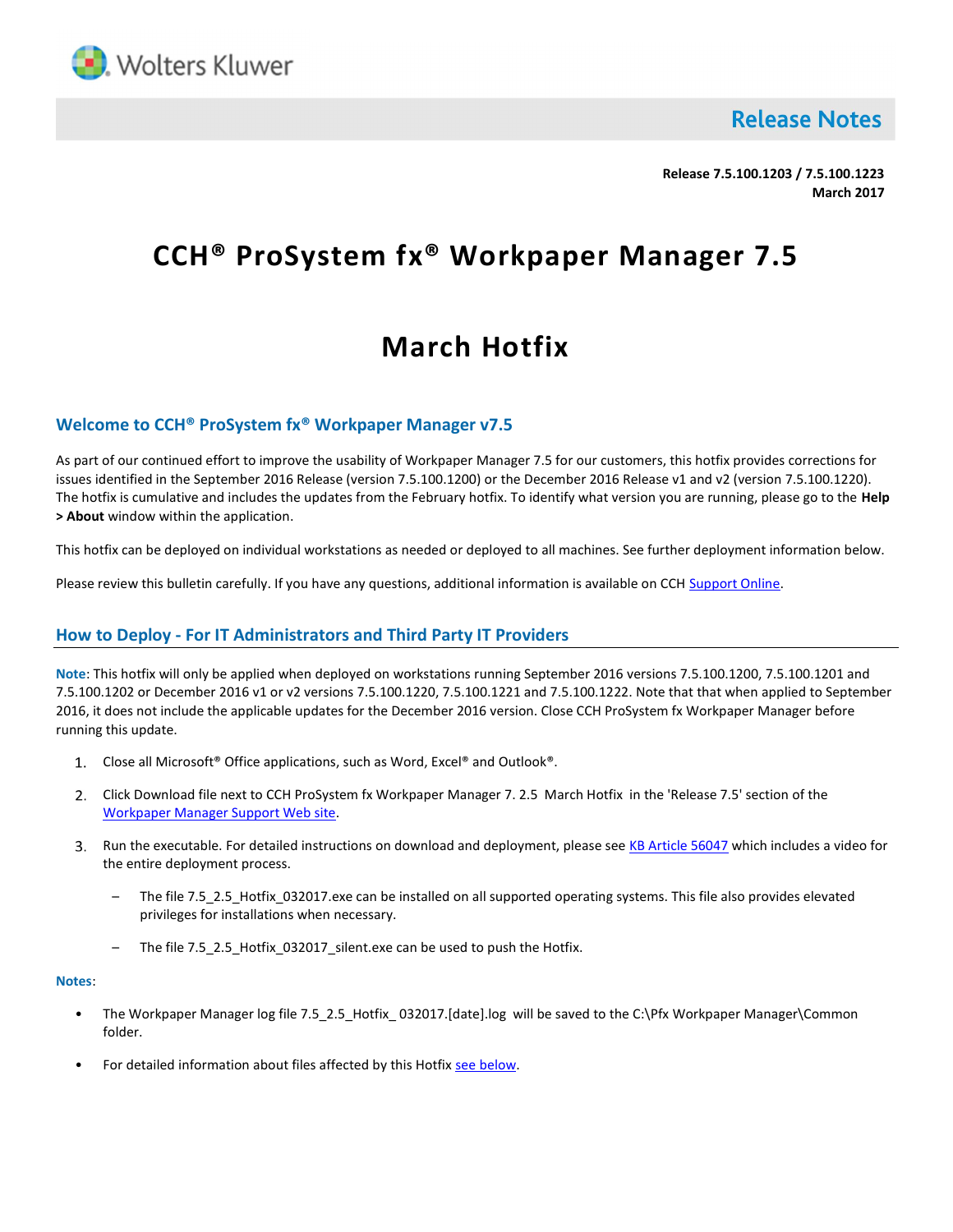#### Issues Addressed for CCH ProSystem fx Workpaper Manager

For a specific list of support code errors addressed in this hotfix, please review the following Knowledge Base article.

Able to modify the trial balance when an account assigned to the Z Non-Export tax group is involved and a Dynalink is established. When the trial balance is Dynalinked with a tax return, Journal entries and other changes to the trial balance where accounts assigned to the Z Non-Export tax group are involved can now be completed without error

Workpaper Manager no longer shuts down when starting or stopping local file room sharing. Starting and stopping sharing of a local file room will no longer cause Workpaper Manager to shut down. Note: This issue does not impact users on the September version.

Repair trial balance column calculations to use correct formulas. The formula for calculating certain trial balance columns may be incorrect in some trial balances. The formulas will be corrected when TB Column Setup is opened and the user is the current editor of the trial balance.

Errors no longer display when the trial balance refreshes. Errors will no longer display when the trial balance refreshes after changing the selection in the View or Group dropdowns or when a change has been made in any TB related dialog such as TB Column Setup or Account Groupings.

No longer setting initial focus on the Type field when adding or editing a journal entry from the JE Summary window. When a new journal entry is created from the JE Summary window, initial focus will be on the JE# field. When opening an existing journal entry from the JE Summary window, initial focus will be on the Account # field in the 'Available accounts' grid which is consistent to the behavior in Workpaper Manager 7.2.

Issues with Paste TB Import and Shared File Room have been resolved. Issues with Paste TB Import in a shared file room that were only occurring in certain environments have been resolved.

Replace TB Link Name dialog opens without error. Trial balances in Trash and/or Conflict will no longer be available for selection in the Replace TB Link Name dialog so that the dialog opens without error.

Message displays preventing the use of Insert TB Link in Microsoft® Excel®. Insert TB Link can now be used without error regardless of the font color or other cell formatting in the target Excel® cell.

Improper message displays when inserting TB Links in protected worksheets. A clear message will now display when attempting to paste TB Links into a protected worksheet.

Various issues with Word and Workpaper Manager have been resolved. Various issues have been resolved where errors displayed while working in Microsoft Word both inside and outside of Workpaper Manager including the" GetLogonLFR COMException" message when Workpaper Manager is launched as Administrator and receiving support code G842-5WXXQ when opening MicroSoft® Word workpapers.

Consolidations with M-3 tax grouping lists complete without errors. Various issues while performing consolidations with M-3 tax groupings lists have been fixed.

TB Links using parameters from older versions of Workpaper Manager now display values. TB Links that are using parameters from older versions of Workpaper Manager (U- and C-) will now display values instead of "#VALUE".

Errors no longer display when using the Excel® chart sheet functionality. Errors will no longer display while using Workpaper Manager functions in Excel® workpapers that contain Excel® chart sheets.

Drill Down TB Link works after changing number formats in Microsoft® Windows®. Errors will no longer display while using Drill Down TB Link after changing the Windows® number format.

Able to refresh and insert TB links, Name links, Date links, and WP references in protected Excel® worksheets (including PPC). In Excel® worksheets that are password protected, TB links, Name links, Date links, and WP references can now be inserted. The TB, Name and Date links along with any other Excel® formulas in the worksheet will update when Workpaper Manager Refresh is performed. This is applicable for PPC workpapers as well.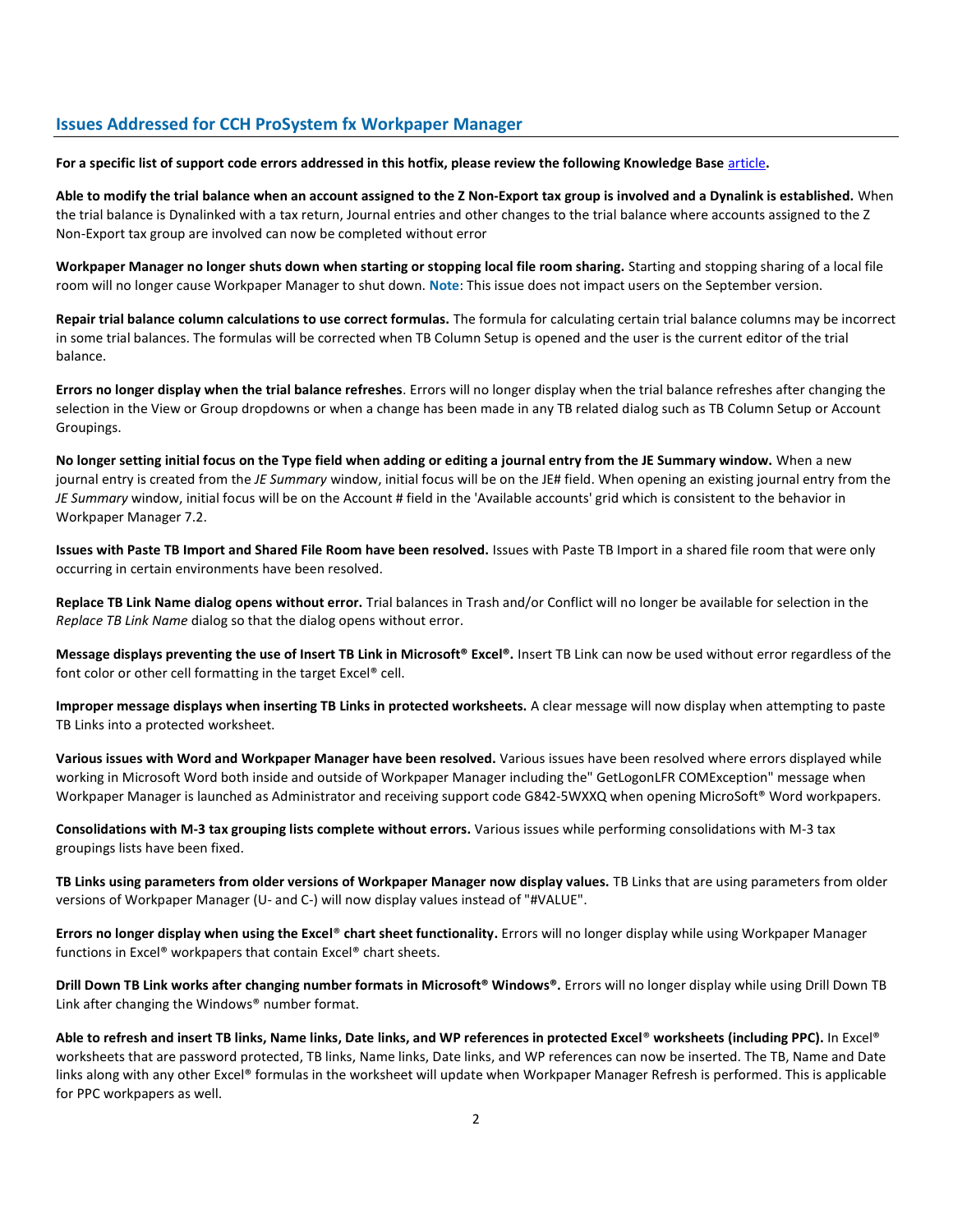### Notes for IT Administrators

Additional information for deploying the Hotfix:

- Applies only to the 7.5.100.1200/1201/1202 (Sept) and the 7.5.100.1220/1221/1222 (Dec) releases:
	- The 7.5.100.1200/1201/1202 version will become 7.5.100.1203.
	- The 7.5.100.1220/1221/1222 version will become 7.5.100.1223.
	- Refer to the log file to confirm that the hotfix was successfully applied.
	- Version can be found under Help > About and will also be available in the log file.
- No database change.
- Hotfix exe replaces some application files as detailed below.
- Can be deployed on workstations as needed or deployed to all machines.
- Machines without the Hotfix will still be able to synchronize.
- Can be deployed through the push scenario or by manually launching the exe.
- Hotfix applies to workpaper management and terminal server client installations.

The following files will be changed when the Hotfix is applied:

| <b>Change Files</b>                                          | Folder<br>Location | 7.5.100.1200<br>7.5.100.1201 | 7.5.100.1220<br>7.5.100.1221 |  |  |  |
|--------------------------------------------------------------|--------------------|------------------------------|------------------------------|--|--|--|
|                                                              |                    | 7.5.100.1202                 | 7.5.100.1222                 |  |  |  |
| Admin / Admin Workstation / TS Database / WM                 |                    |                              |                              |  |  |  |
| Pfx.CommonLibrary.dll                                        | GAC_MSIL           | 7.5.100.1204                 | 7.5.100.1224                 |  |  |  |
| Pfx.Engagement.BL.dll                                        | <b>GAC MSIL</b>    | N/A                          | 7.5.100.1221                 |  |  |  |
| Pfxconvert4.dll                                              | COMMON             | N/A                          | 7.5.100.1221                 |  |  |  |
| <b>Admin / Admin Workstation</b>                             |                    |                              |                              |  |  |  |
| EpAdmin.exe                                                  | Admin              | 7.5.100.1203                 | 7.5.100.1223                 |  |  |  |
| WM / TS Client                                               |                    |                              |                              |  |  |  |
| PfxEngagement.exe                                            | <b>WM</b>          | 7.5.100.1203                 | 7.5.100.1223                 |  |  |  |
| Pfx.Engagement.KCServices.dll (with or without KC installed) | <b>WM</b>          | N/A                          | 7.5.100.1221                 |  |  |  |
| Pfx.CommonLibrary.Office.dll                                 | GAC_MSIL           | 7.5.100.1201                 | 7.5.100.1221                 |  |  |  |
| <b>Trial Balance</b>                                         |                    |                              |                              |  |  |  |
| Pfx.TrialBalance.bl.dll                                      | GAC_MSIL           | 75.100.5.1207                | 75.100.5.1225                |  |  |  |
| Pfx.TrialBalance.bl.ImportExternal.dll                       | GAC 32             | 7.5.100.1204                 | 7.5.100.1223                 |  |  |  |
| Pfx.trialbalance.bl.office.dll                               | GAC_MSIL           | 7.5.100.1203                 | 7.5.100.1223                 |  |  |  |
| Pfx.TrialBalance.Commands.office.dll                         | GAC_MSIL           | 7.5.100.1203                 | 7.5.100.1223                 |  |  |  |
| Pfx.TrialBalance.Infrastructure.dll                          | GAC_MSIL           | 75.100.5.1202                | 75.100.5.1222                |  |  |  |